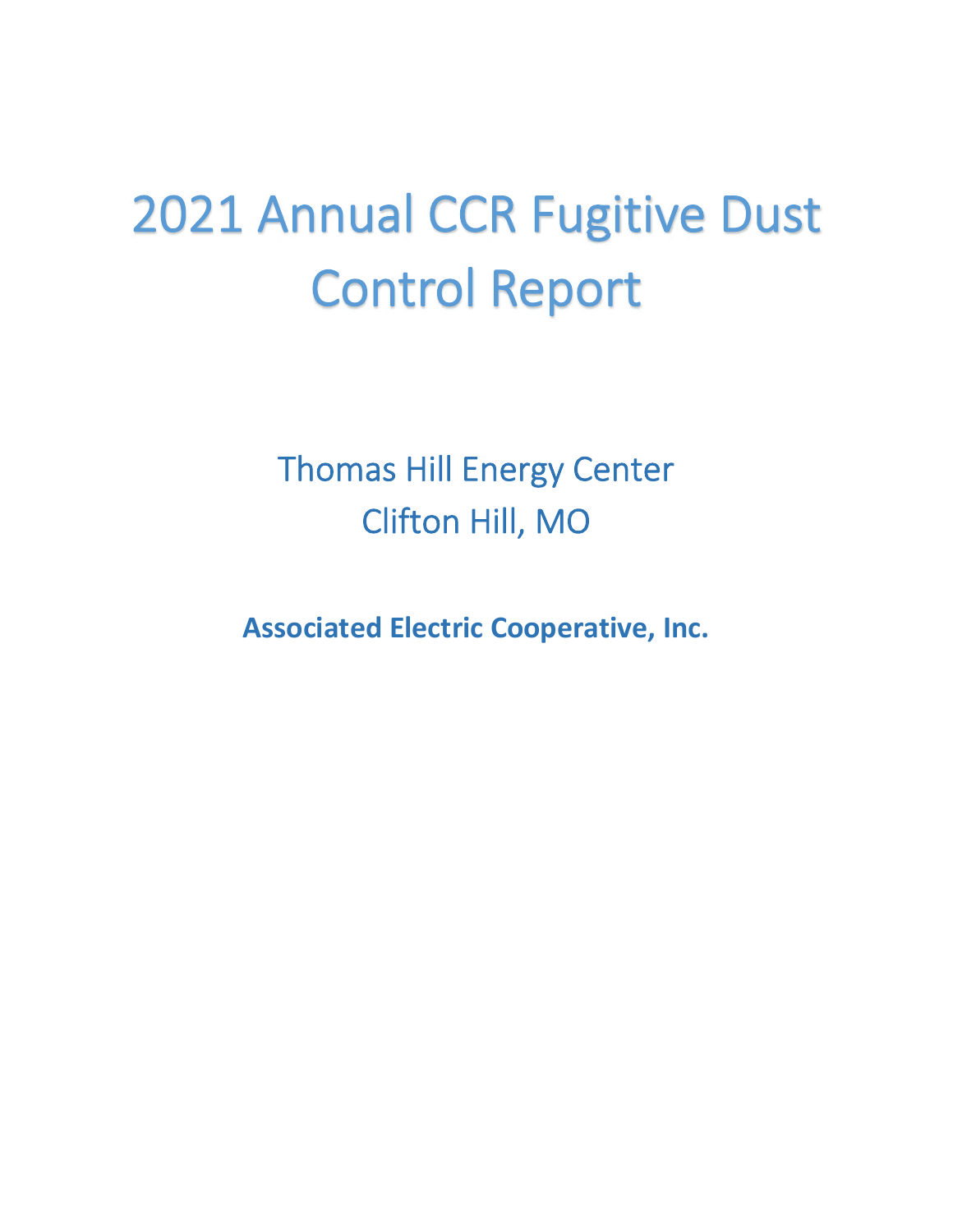#### **Introduction**

This Annual CCR Fugitive Dust Control Report was completed in accordance with 40 CFR 257.80(c) to document the following information:

- Description of dust control procedures implemented at the CCR units
- Summary of any concerns raised by stakeholders
- Description of any corrective actions taken

## **Dust Control Procedures**

Thomas Hill Energy Center has implemented the following dust control procedures, which are applicable and appropriate for the specific site conditions.

#### CCR Short-Term Storage and Management Areas

 The following dust control procedures will be implemented for CCR short-term storage and management areas.

- During short-term storage, a berm, enclosure, or partial enclosure is maintained to provide a wind break around the CCR staging area.
- During loading and unloading activities, drop height is kept low to reduce the potential for mobilization of CCR dust.
- During high wind conditions, loading and management operations may be reduced or halted.
- Water spray or chemical dust suppressant is applied, as needed, to CCR piles during staging or transportation. Manual water spray is used as needed.

#### CCR Surface Impoundment Units

 In CCR surface impoundments (SI), CCR are stored as a slurry mixture with high water content and would not be expected to cause dusting. However, as the surface impoundments are being filled or drained, the CCR may be stacked or exposed above the pond water level, and, based on these conditions, CCR can become airborne during storage in the CCR SI. The stacked or exposed and the wetted CCR pond surface is present at a lower elevation than its surroundings (e.g., berms) areas are treated appropriately with water spray, as needed, until the material can be removed and disposed of properly.

 If dry CCR areas are observed during dry weather conditions, it may be possible to adjust the CCR In addition, these areas may be manually sprayed with water to control mobilization of dust SI water level upward to hydrate these areas and reduce the potential for CCR to become airborne. mobilization.

 When CCR are dredged from a CCR SI, additional dust control procedures may be employed during dewatering and subsequent transportation for disposal or beneficial reuse if the CCR become dry, as discussed in Section 3.1 for short-term storage and management areas.

#### Mine Reclamation

 CCR materials including fly ash, bottom ash, and boiler slag are transported by trucks from the Facility to the Prairie Hill Mine Reclamation areas located south of the Facility for placement in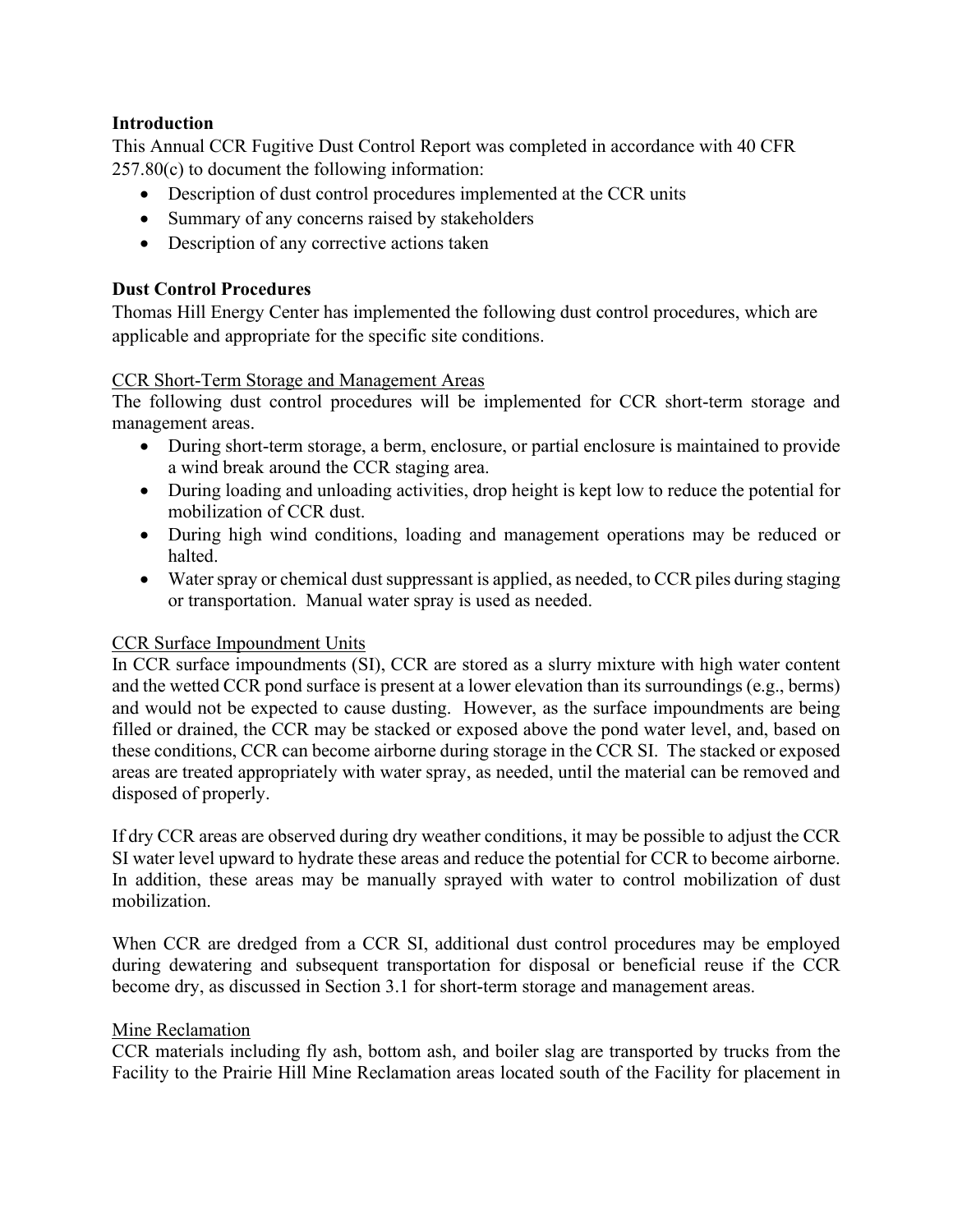the mine as part of the coal mine reclamation. Water will be added to the CCR materials to reduce any wind dispersal and improve compaction during CCR placement.

The following additional dust control procedures will be implemented for CCR placement as part of coal mine reclamation.

- Active areas are reduced to the extent possible, and the working face will be maintained as small as feasible.
- During loading and unloading activities, the drop height will be minimized to control mobilization of CCR dust.
- Water spray or chemical dust suppressant is applied to the exposed CCR, including on the working face, as needed.
- During high wind conditions, unloading operations at the working face may be reduced or halted.

 When active CCR operations are completed in a given area, as well as prior to any long-term inactivity in a given area, the areas are contoured as needed to reduce the slopes of any exposed CCR.

 Following installation, the final cap and cover, including vegetation, are maintained to reduce the potential for CCR becoming exposed to the atmosphere and airborne.

## Facility Roads

 The following dust control procedures will be implemented for roads in active use for CCR management activities at the Facility, or that are being traveled by construction equipment employed in CCR management activities.

- Reduced vehicle speed limits are enforced to reduce dust mobilization.
- During high wind conditions, operations and related traffic may be reduced or halted.
- Prior to transportation, CCR is conditioned by adding water to the ash to control mobilization of CCR dust. If ash is transported dry, it may be transported in a fully enclosed trailer or covered using well-fitted tarps to reduce the potential for CCR becoming airborne during truck transport.
- During non-freezing weather, unpaved roads at the Facility are sprayed as needed throughout the day using water trucks.
- During freezing weather, a solution of calcium chloride (or equivalent hygroscopic product) or other dust suppression agent may be applied on the unpaved roads to reduce fugitive dusting.
- Paved roads at the Facility are maintained to ensure that the physical integrity of the pavement is adequate to achieve control of fugitive emissions from these roads.

Good housekeeping measures are implemented at all areas of the Facility. In addition, trucks and vehicles that have the potential to track ash, mud, or dust outside of the CCR management area(s) are cleaned, as needed.